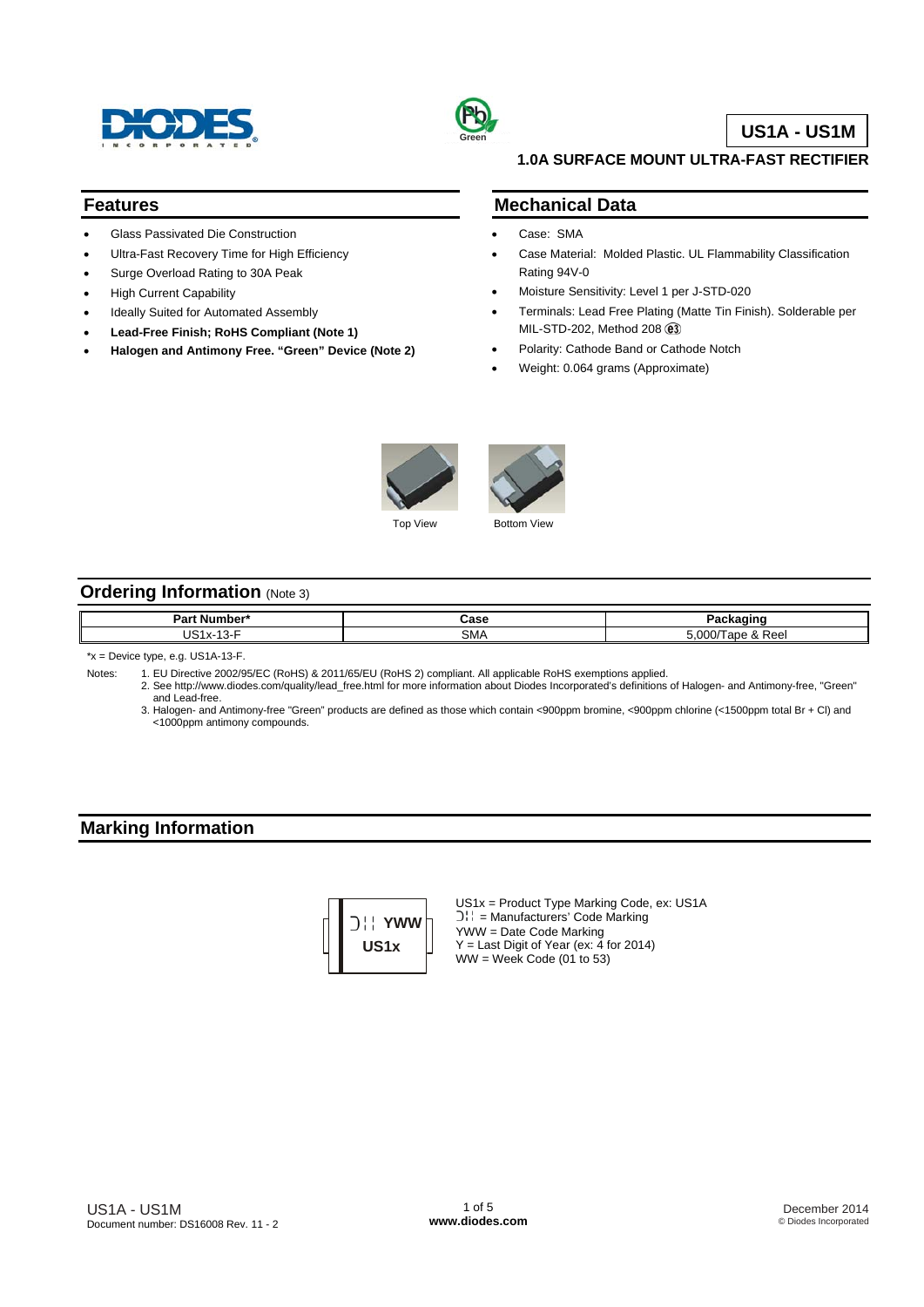

# **Maximum Ratings** (@T<sub>A</sub> = +25°C unless otherwise specified.)

Single phase, half wave, 60Hz, resistive or inductive load.

| For capacitance load, derate current by 20%.                                                           |                                                                        |                   |                   |                   |                   |                   |                   |             |        |
|--------------------------------------------------------------------------------------------------------|------------------------------------------------------------------------|-------------------|-------------------|-------------------|-------------------|-------------------|-------------------|-------------|--------|
| <b>Characteristic</b>                                                                                  |                                                                        | US <sub>1</sub> A | US <sub>1</sub> B | US <sub>1</sub> D | US <sub>1</sub> G | US <sub>1</sub> J | US <sub>1</sub> K | <b>US1M</b> | Unit   |
| Peak Repetitive Reverse Voltage<br><b>Working Peak Reverse Voltage</b><br>DC Blocking Voltage (Note 4) | <b>V</b> <sub>RRM</sub><br>V <sub>RWM</sub><br>$\mathsf{V}_\mathsf{R}$ | 50                | 100               | 200               | 400               | 600               | 800               | 1000        | $\vee$ |
| <b>RMS Reverse Voltage</b>                                                                             | V <sub>R(RMS)</sub>                                                    | 35                | 70                | 140               | 280               | 420               | 560               | 700         |        |
| <b>Average Rectified Output Current</b><br>@ T $_{\rm T}$ = +75°C l                                    | Ιo                                                                     |                   |                   |                   | 1.0               |                   |                   |             |        |
| Non-Repetitive Peak Forward Surge Current 8.3ms<br>Single Half Sine-Wave Superimposed on Rated Load    | <b>IFSM</b>                                                            |                   |                   |                   | 30                |                   |                   |             | А      |

### **Thermal Characteristics**

| Characteristic                                   | Svmbol                     | Value           | Unit   |
|--------------------------------------------------|----------------------------|-----------------|--------|
| Maximum Thermal Resistance, Junction to Terminal | $R_{\theta J}$ .<br>$\sim$ |                 | °C/W   |
| Operating and Storage Temperature Range          | <b>STG</b>                 | $-65$ to $+150$ | $\sim$ |

# **Electrical Characteristics** (@T<sub>A</sub> = +25°C unless otherwise specified.)

| <b>Characteristic</b>                 |                                    | Symbol          | US <sub>1</sub> A | US <sub>1</sub> B | US1D | l US1G l | US1J I | US1K | <b>US1M</b> | Unit |
|---------------------------------------|------------------------------------|-----------------|-------------------|-------------------|------|----------|--------|------|-------------|------|
|                                       |                                    |                 |                   |                   |      |          |        |      |             |      |
| Forward Voltage Drop                  | @ $ _F = 1.0A$                     | V <sub>FM</sub> |                   |                   |      | ۱.3      |        |      |             |      |
| Peak Reverse Current                  | @ T <sub>A</sub> = $+25^{\circ}$ C |                 |                   |                   |      | 5.0      |        |      |             |      |
| at Rated DC Blocking Voltage (Note 4) | @ $Ta = +100°C$                    | <b>IRM</b>      |                   |                   |      | 100      |        |      |             | μA   |
| Reverse Recovery Time (Note 5)        |                                    | <b>Lrr</b>      |                   | 50                |      |          |        | 75   |             | ns   |
| Typical Total Capacitance (Note 6)    |                                    |                 |                   |                   | 20   |          |        | 10   |             | рF   |

Notes: 4. Short duration pulse test used to minimize self-heating effect.<br>5. Measured with  $I_F = 0.5A$ ,  $I_R = 1.0A$ ,  $I_{rr} = 0.25A$ . See Figure 5.<br>6. Measured at 1.0MHz and applied reverse voltage of 4.0V DC.



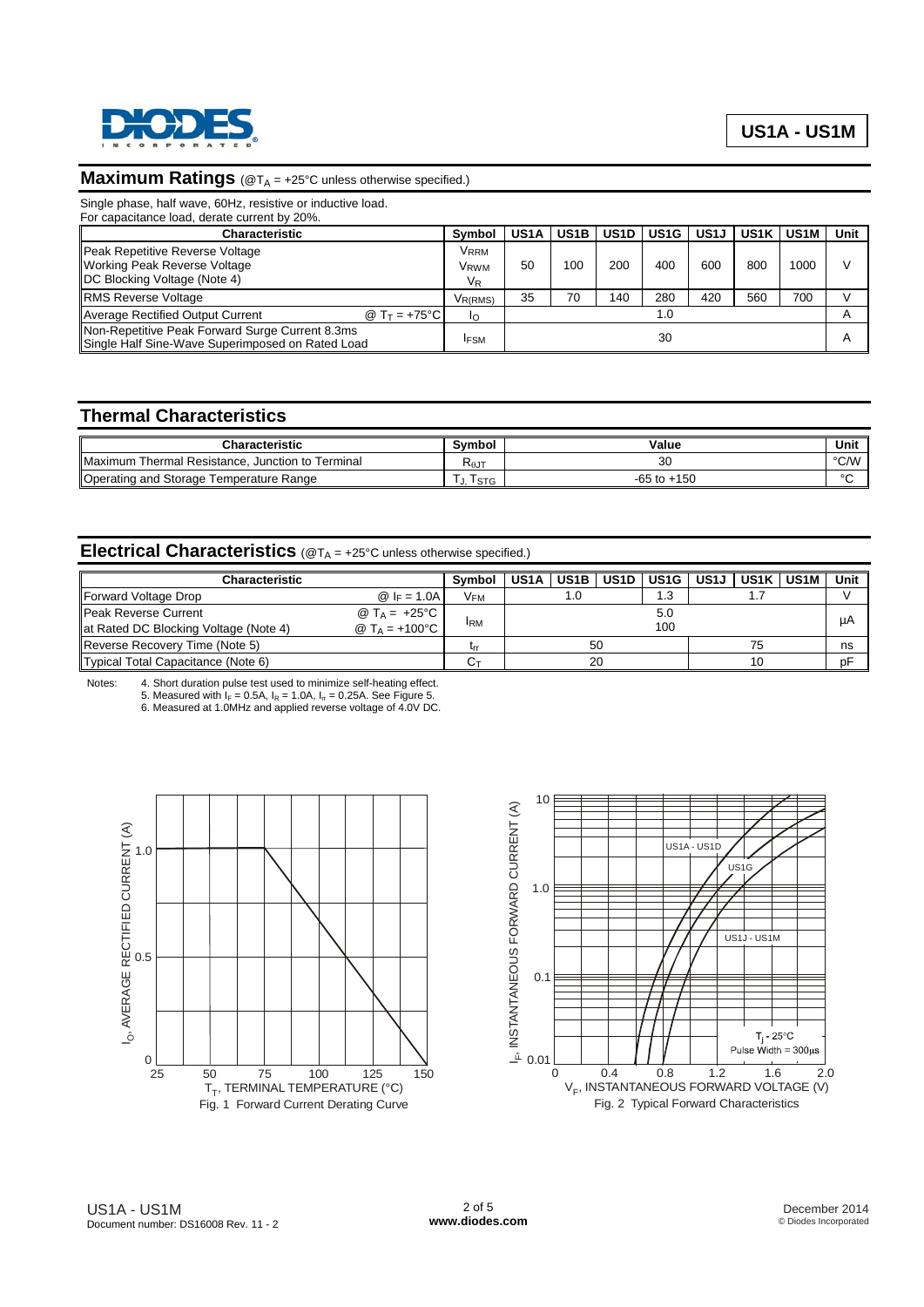

# **US1A - US1M**



1. Rise Time = 7.0ns max. Input Impedance =  $1.0M\Omega$ , 22pF. 2. Rise Time = 10ns max. Input Impedance =  $50\Omega$ .

Set time base for 50/100 ns/cm

Fig. 5 Reverse Recovery Time Characteristic and Test Circuit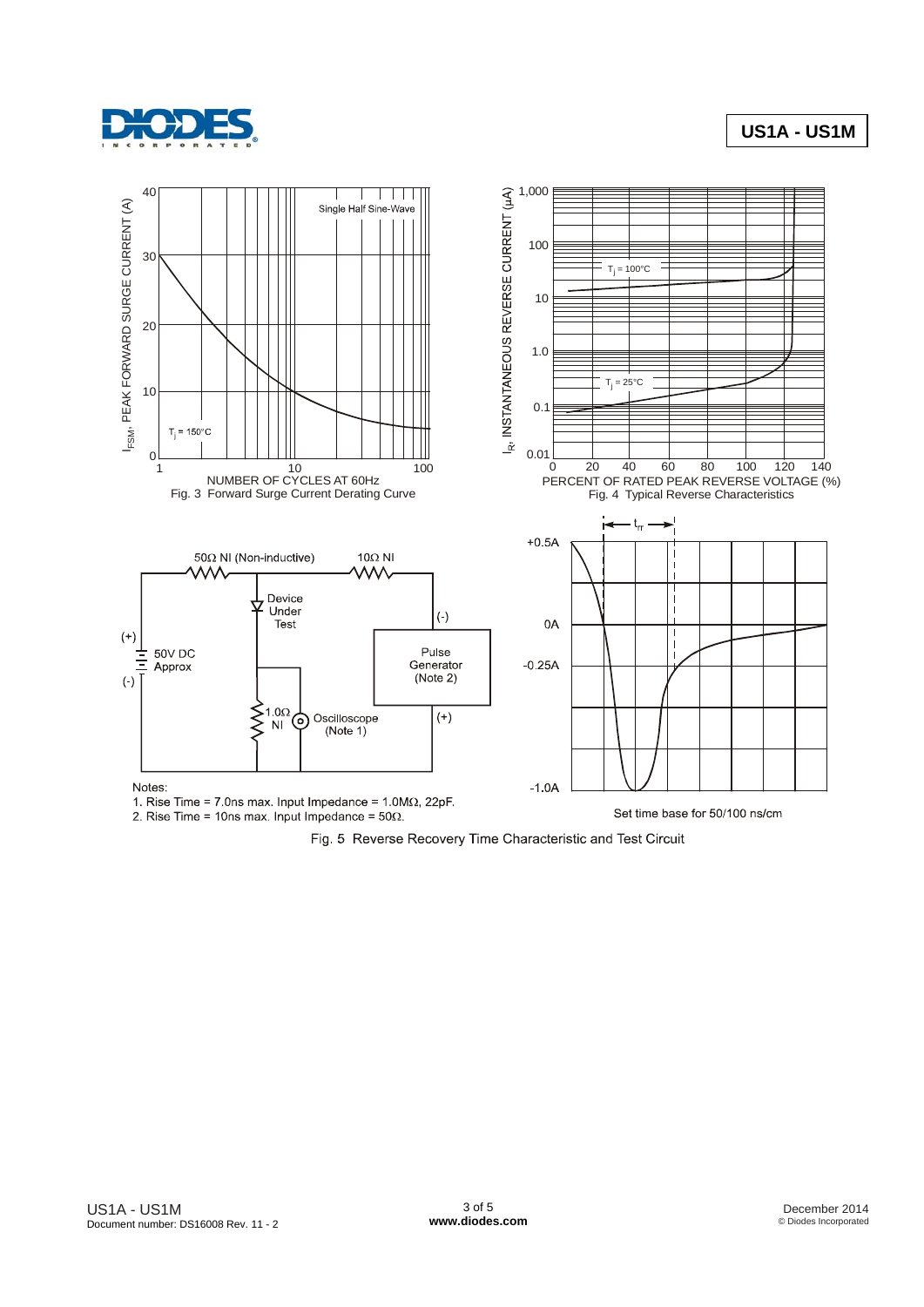

# **Package Outline Dimensions**

Please see AP02002 at [http://www.diodes.com/datasheets/ap02002.pdf fo](http://www.diodes.com/datasheets/ap02002.pdf)r latest version.



| SMA                  |      |      |  |  |  |
|----------------------|------|------|--|--|--|
| Dim                  | Min  | Max  |  |  |  |
| A                    | 2.29 | 2.92 |  |  |  |
| в                    | 4.00 | 4.60 |  |  |  |
| C                    | 1.27 | 1.63 |  |  |  |
| D                    | 0.15 | 0.31 |  |  |  |
| E                    | 4.80 | 5.59 |  |  |  |
| G                    | 0.05 | 0.20 |  |  |  |
| н                    | 0.76 | 1.52 |  |  |  |
| J                    | 1.96 | 2.40 |  |  |  |
| All Dimensions in mm |      |      |  |  |  |

# **Suggested Pad Layout**

Please see AP02001 at [http://www.diodes.com/datasheets/ap02001.pdf fo](http://www.diodes.com/datasheets/ap02001.pdf)r latest version.

**SMA** 



| <b>Dimensions</b> | Value   |  |  |  |  |
|-------------------|---------|--|--|--|--|
|                   | (in mm) |  |  |  |  |
| C                 | 4.00    |  |  |  |  |
| G                 | 1.50    |  |  |  |  |
| x                 | 2.50    |  |  |  |  |
| Χ1                | 6.50    |  |  |  |  |
|                   | 1.70    |  |  |  |  |